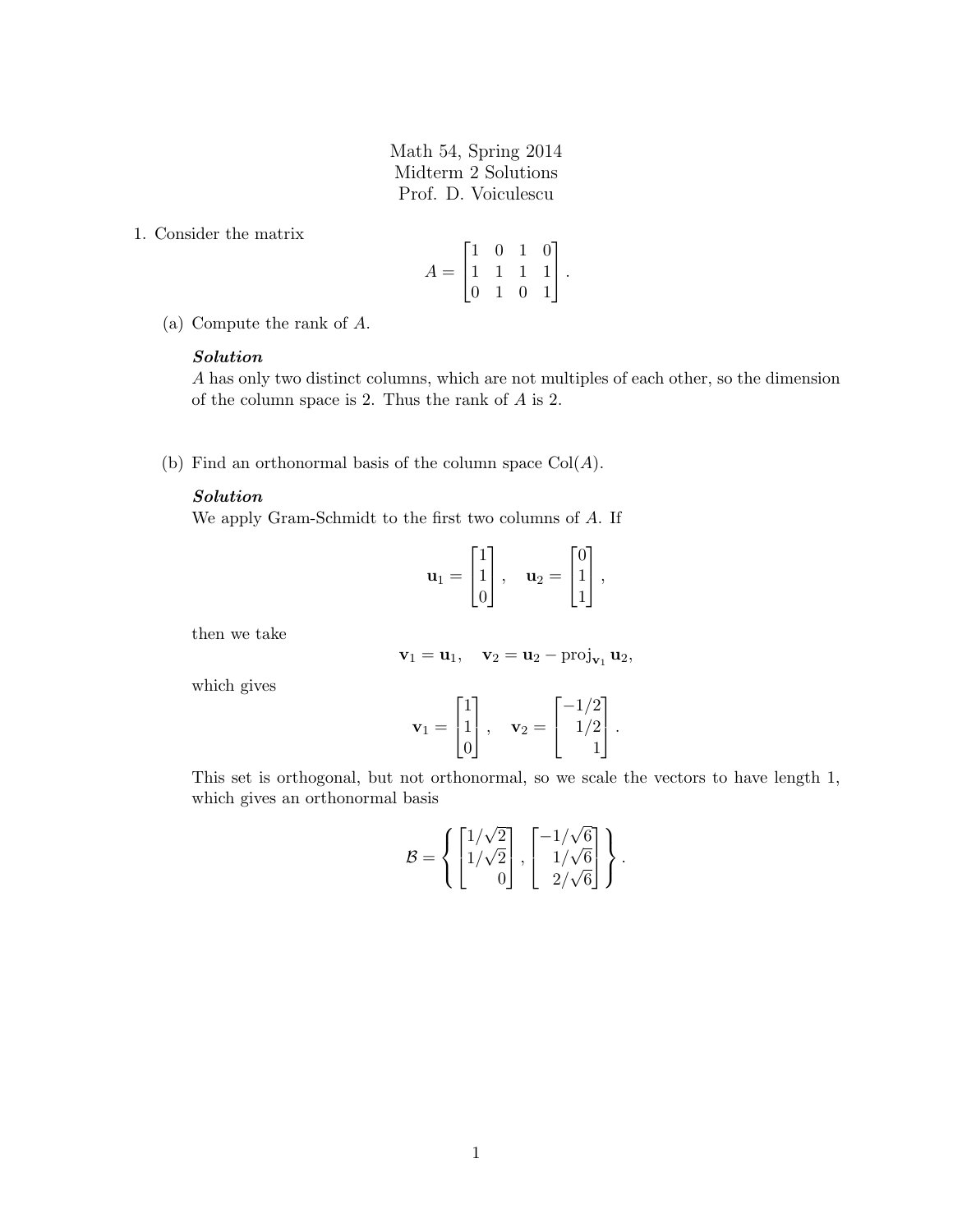(c) Find an orthonormal basis of the orthogonal complement of  $Col(A)$ .

#### Solution

The orthogonal complement of  $Col(A)$  consists of the vectors orthogonal to this space, and is a 1-dimensional subspace of  $\mathbb{R}^3$ . Thus we need only find one vector orthogonal to the two distinct columns of A, and normalize it to length one. Thus we need

$$
\mathbf{w} = \begin{bmatrix} x \\ y \\ z \end{bmatrix}
$$

such that  $x + y = 0$  and  $y + z = 0$ . We can easily see that such a vector is  $x = z = 1$ and  $y = -1$ . Normalizing, we get a basis

$$
\mathcal{C} = \left\{ \begin{bmatrix} 1/\sqrt{3} \\ -1/\sqrt{3} \\ 1/\sqrt{3} \end{bmatrix} \right\}.
$$

(d) Compute the  $3 \times 3$  matrix P of the orthogonal projection onto Col(A).

#### Solution

Since  $\beta$  forms an orthonormal basis of Col(A), we have that the projection matrix can be obtained from the matrix  $B$  with columns consisting of the elements of  $B$  via

$$
P = BB^{\mathrm{T}}.
$$

Thus

$$
P = \begin{bmatrix} 1/\sqrt{2} & -1/\sqrt{6} \\ 1/\sqrt{2} & 1/\sqrt{6} \\ 0 & 2/\sqrt{6} \end{bmatrix} \begin{bmatrix} 1/\sqrt{2} & 1/\sqrt{2} & 0 \\ -1/\sqrt{6} & 1/\sqrt{6} & 2/\sqrt{6} \end{bmatrix} = 1/3 \cdot \begin{bmatrix} 2 & 1 & -1 \\ 1 & 2 & 1 \\ -1 & 1 & 2 \end{bmatrix}.
$$

(e) Show that your answers to b) and c) are eigenvectors of P and find an invertible matrix S so that  $S^{-1}PS$  is diagonal.

#### Solution

An easy computation shows that  $P\mathbf{x} = \mathbf{x}$  for  $\mathbf{x} \in \mathcal{B}$ , and that  $P\mathbf{y} = 0$  for  $\mathbf{y} \in \mathcal{C}$ , so the elements of B are eigenvectors corresponding to eigenvalue  $\lambda = 1$ , and the element of C is an eigenvector corresponding to eigenvalue  $\lambda = 0$ .

The matrix  $S$  should be a matrix consisting of a basis of eigenvectors, which clearly are the vectors in  $\mathcal{B}$  and  $\mathcal{C}$ :

$$
S = \begin{bmatrix} 1/\sqrt{2} & -1/\sqrt{6} & 1/\sqrt{3} \\ 1/\sqrt{2} & 1/\sqrt{6} & -1/\sqrt{3} \\ 0 & 2/\sqrt{6} & 1/\sqrt{3} \end{bmatrix}.
$$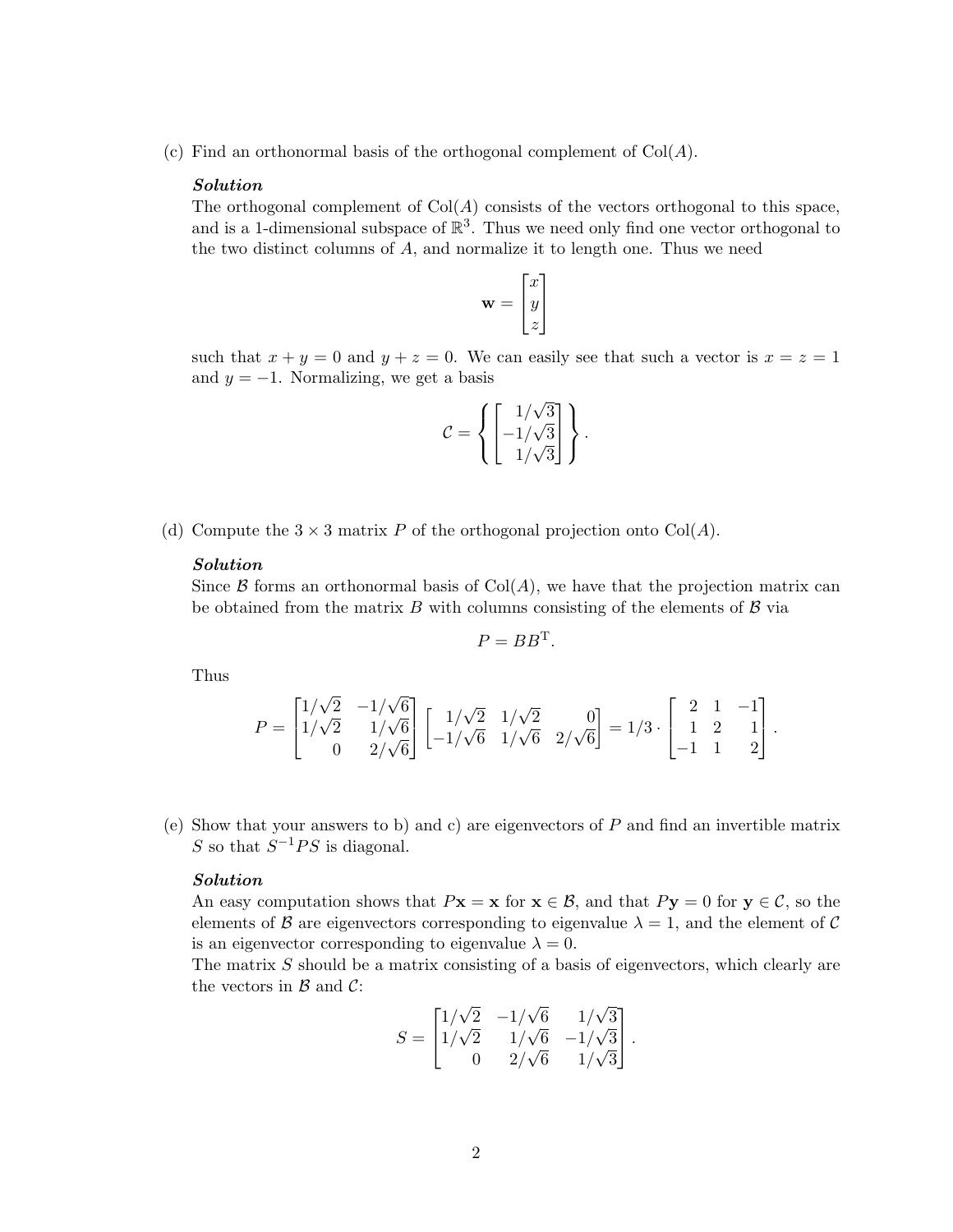(f) User your answer to d) to find a least squares solution to

$$
A\mathbf{x} = \begin{bmatrix} 1 \\ 0 \\ 0 \end{bmatrix}.
$$

# Solution

We solve the least squares problem by solving the system

$$
A\mathbf{x} = P \begin{bmatrix} 1 \\ 0 \\ 0 \end{bmatrix} = \begin{bmatrix} 2/3 \\ 1/3 \\ -1/3 \end{bmatrix}.
$$

Since any solution will do (the question only asks us to find  $a$  least squares solution), we note that the vector

$$
\hat{\mathbf{x}} = \begin{bmatrix} 2/3 \\ -1/3 \\ 0 \\ 0 \end{bmatrix}
$$

does the trick.

- 2. Check True or False.
	- (a) Gram-Schmidt applied to  $u, v, w$  or  $v, w, u$  yields the same set of orthogonal vectors.

## Solution

False. Note that the first vector (possibly renormalized) is always in the output of the Gram-Schmidt algorithm, so we wouldn't expect the resulting set to be the same if we change which vector is first.

(b) If  $\lambda$  is an eigenvalue of a matrix B then  $\lambda^2$  is an eigenvalue of  $B^2$ .

### Solution

True. If x is an eigenvector of B with corresponding eigenvalue  $\lambda$ , then x is an eigenvector of  $B^2$  with corresponding eigenvalue  $\lambda^2$ :

$$
B^2\mathbf{x} = B(B\mathbf{x}) = B(\lambda \mathbf{x}) = \lambda B\mathbf{x} = \lambda^2 \mathbf{x}.
$$

(c) The matrices 
$$
\begin{bmatrix} 0 & 1 \\ 0 & 0 \end{bmatrix}
$$
 and  $\begin{bmatrix} 0 & 2 \\ 0 & 0 \end{bmatrix}$  are similar.

### Solution

True. The matrices are similar via the relation

$$
\begin{bmatrix} 0 & 2 \\ 0 & 0 \end{bmatrix} = \begin{bmatrix} 1 & 0 \\ 0 & 1/2 \end{bmatrix} \begin{bmatrix} 0 & 1 \\ 0 & 0 \end{bmatrix} \begin{bmatrix} 1 & 0 \\ 0 & 2 \end{bmatrix}.
$$